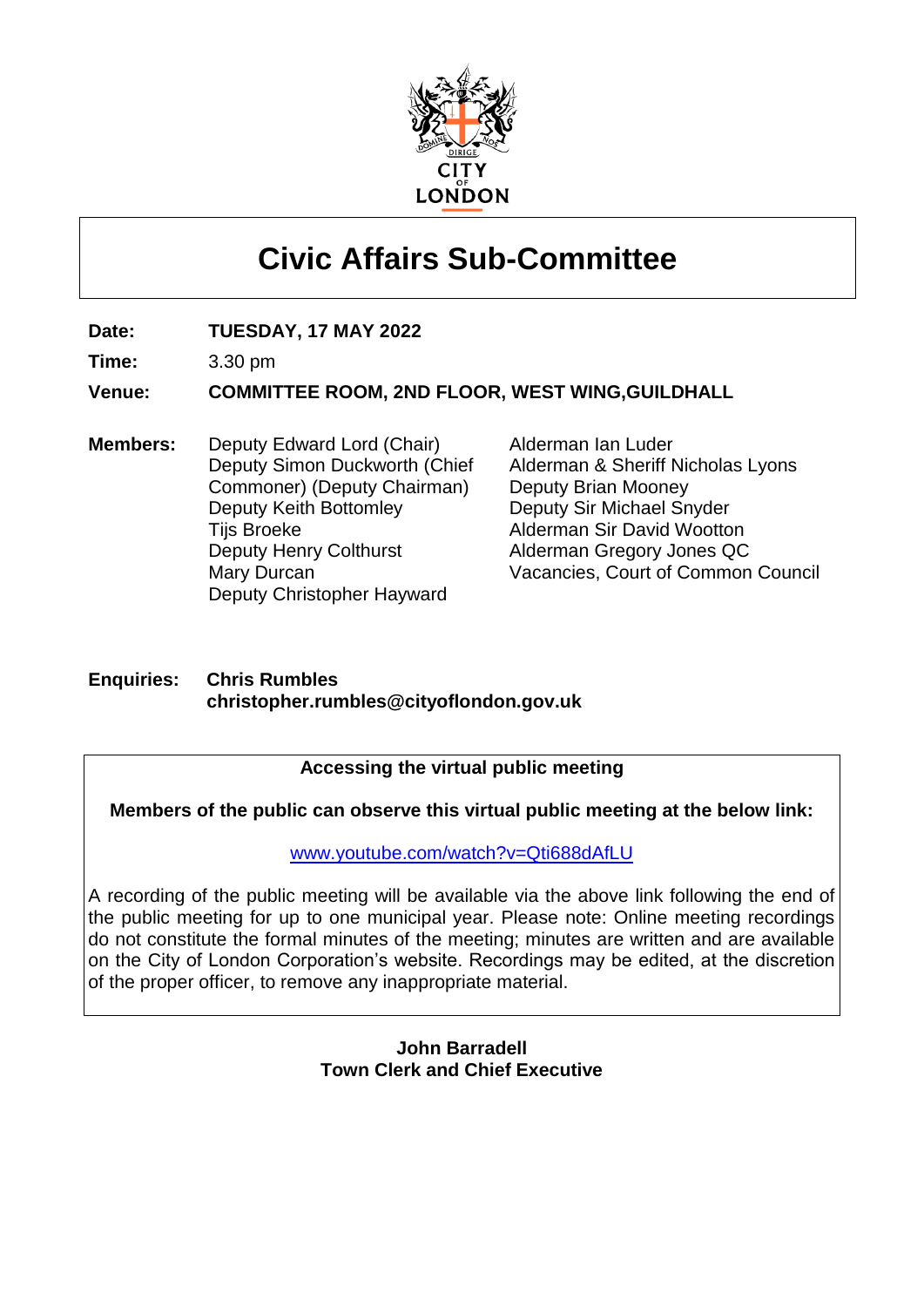## **AGENDA**

#### **Part 1 - Public Agenda**

#### 1. **APOLOGIES**

#### 2. **MEMBERS DECLARATIONS UNDER THE CODE OF CONDUCT IN RESPECT OF ITEMS ON THE AGENDA**

#### 3. **MEMBERSHIP AND TERMS OF REFERENCE OF CIVIC AFFAIRS SUB-COMMITTEE**

To receive the Civic Affairs Sub-Committee Terms of Reference and Membership, as agreed by Policy and Resources Committee at its meeting on Thursday 5<sup>th</sup> May 2022.

> **For Information** (Pages 7 - 10)

#### **Member Facilities and Support**

#### 4. **PARENTAL ARRANGEMENTS FOR MEMBERS**

Town Clerk to be heard.

**For Discussion**

# 5. **MEMBERS' WORKSPACE REQUIREMENTS AND GUILDHALL MASTERPLAN**

Chair to be heard.

**For Decision**

#### 6. **MEMBERS' ADMINISTRATIVE SUPPORT**

Chair to be heard.

**For Discussion**

#### 7. **MEMBERS' TRANSPORTATION ARRANGEMENTS**

Town Clerk to be heard.

**For Discussion**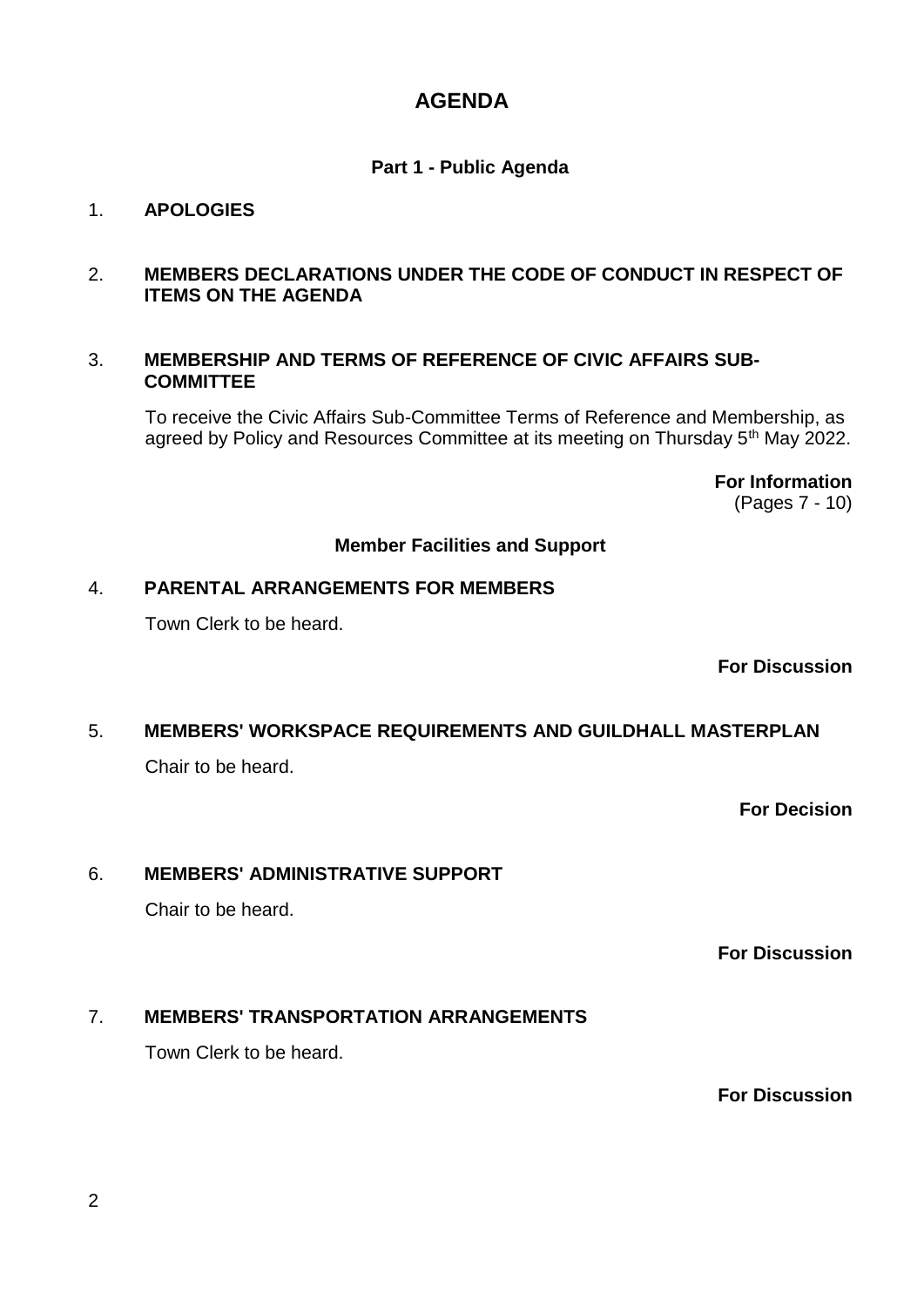#### 8. **NEW MEMBER INDUCTION PROGRAMME AND INITIAL FEEDBACK**

Town Clerk to be heard.

**For Information**

#### 9. **REVIEW OF THE NEW MEMBERS' FINANCIAL ASSISTANCE SCHEME AND OPTIONS FOR PHASE 2**

Report of the Town Clerk.

**For Information** (Pages 11 - 28)

# 10. **COURT OF COMMON COUNCIL - ARRANGEMENTS FOR MEMBERS**

Chair to be heard.

**For Discussion**

#### **Ethical Standards**

#### 11. **MEMBERS' CODE OF CONDUCT - COMPLAINTS PROCEDURE AND ANCILLARY MATTERS FROM THE PANEL OF INDEPENDENT PERSONS.**

Joint report of the the Town Clerk & Chief Executive and the Comptroller & City Solicitor.

> **For Decision** (Pages 29 - 58)

#### 12. **STANDARDS**

Monitoring Officer to be heard.

**For Information**

#### **General Business**

#### 13. **QUESTIONS ON MATTERS RELATING TO THE WORK OF THE SUB-COMMITTEE**

14. **ANY OTHER BUSINESS THAT THE CHAIR CONSIDERS URGENT**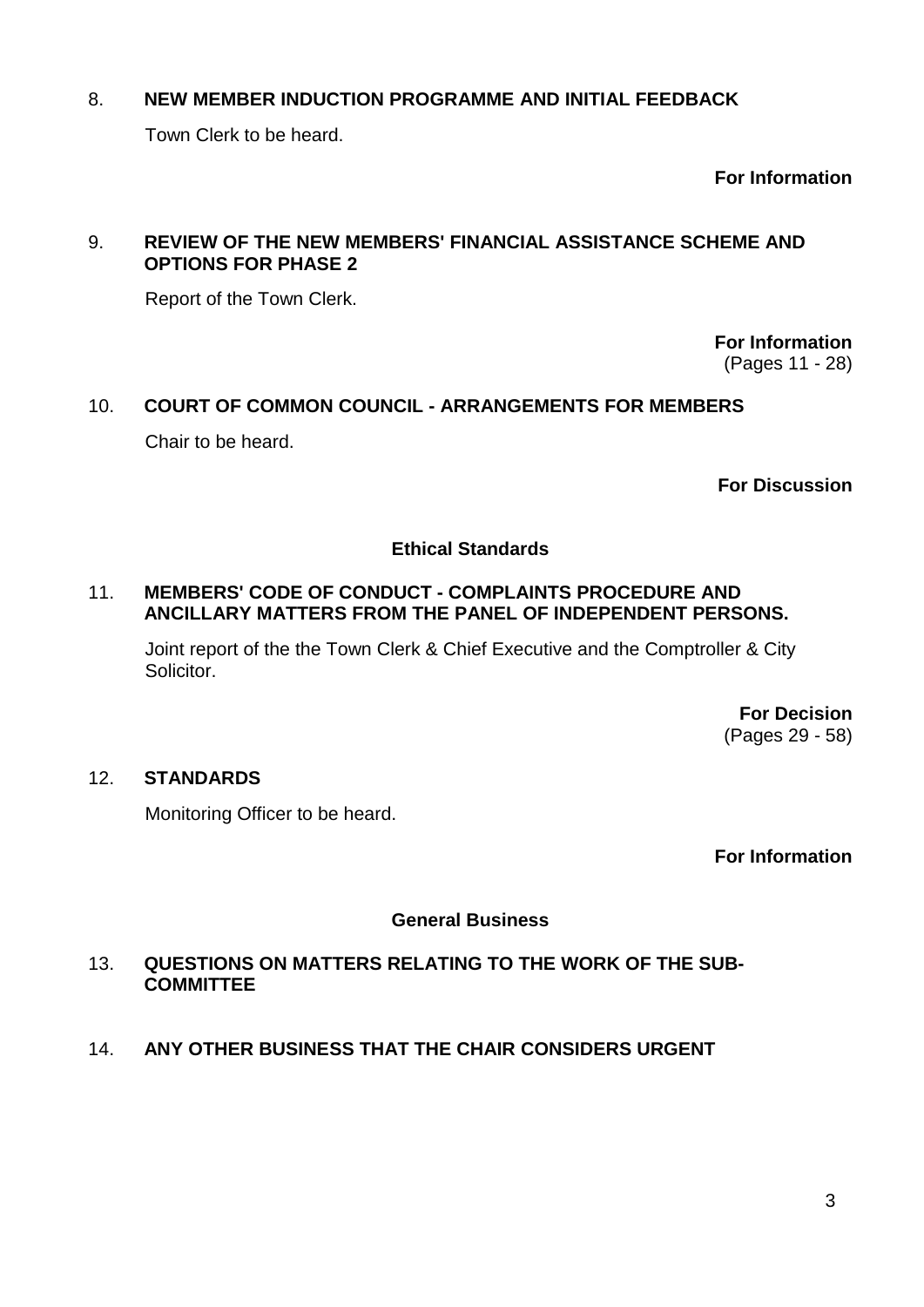#### 15. **EXCLUSION OF THE PUBLIC**

The following matters relate to functions of the Court of Common Council which are not subject to the provisions of Part VA and Schedule 12a of the Local Government Act 1972, relating to public access to meetings. The matters will, therefore, be considered in non-public session unless the committee determines to the contrary.

**For Decision**

#### **Part 2 - Non Public Agenda**

#### **Benefices**

#### 16. **TO NOTE THE MINUTES OF THE BENEFICES SUB-COMMITTEEE MEETING ON 7TH FEBRUARY 2022**

**For Information** (Pages 59 - 62)

#### 17. **BENEFICES**

Chair to be heard.

• Benefices Sub-Committee Briefing Document attached.

**For Decision** (Pages 63 - 68)

#### **Hospitality**

#### 18. **TO NOTE THE MINUTES OF THE HOSPITALITY WORKING PARTY MEETING ON 15TH FEBRUARY 2022**

**For Information** (Pages 69 - 76)

#### 19. **CITY EVENTS PROGRAMME**

Report of Remembrancer.

**For Information** (Pages 77 - 80)

#### 20. **APPLICATIONS FOR HOSPITALITY APPROVED BY UNDER URGENCY PROVISIONS AND DELEGATED AUTHORITY.**

Report of the Town Clerk.

**For Information** (Pages 81 - 82)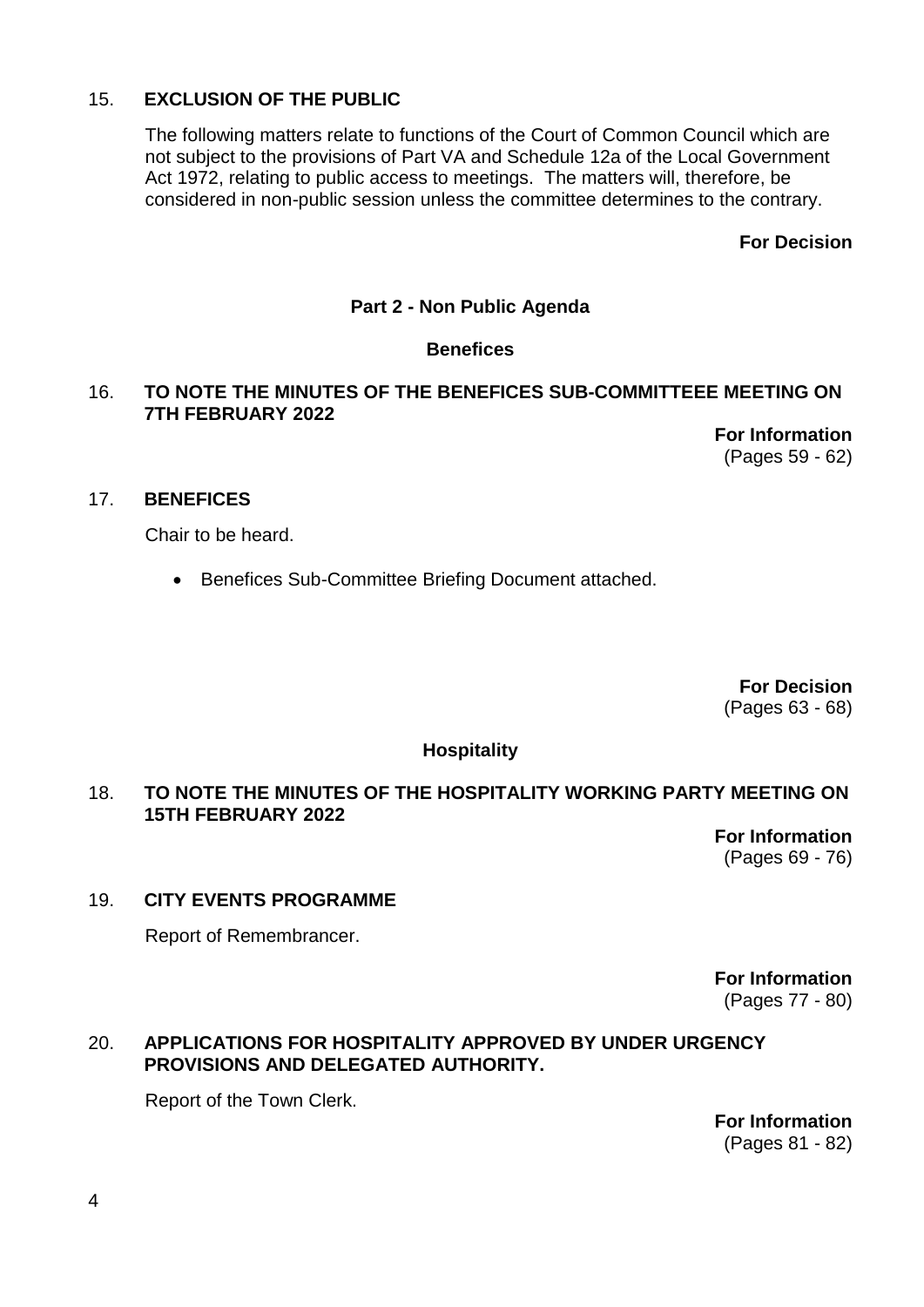**For Information** (Pages 117 - 130)

5

### 21. **HOSPITALITY DECISION MAKING DELEGATIONS**

Report of the Remembrancer.

### 22. **APPLICATIONS FOR HOSPITALITY**

23. **COMMITTEE HOSPITALITY BUDGET** Chair to be heard.

Report of the Remembrancer.

24. **FORTHCOMING EVENTS**

**For Decision**

**For Information** (Pages 85 - 88)

#### 25. **FORTHCOMING PUBLIC AFFAIRS EVENTS**

Report of the Director of Innovation and Growth (To Follow).

**For Information**

# 26. **APPLICATIONS FOR THE USE OF GUILDHALL**

Report of the Remembrancer.

**For Decision** (Pages 89 - 92)

#### 27. **VARIOUS RECEPTIONS - FINAL ACCOUNTS**

Joint report of the Chamberlain and Remembrancer.

**For Information** (Pages 93 - 116)

#### 28. **SUMMARY OF COMMITTED HOSPITALITY FUNDING FOR 2021-22, 2022-23 AND 2023-34**

Joint report of the Chamberlain and Remembrancer.

**For Decision** (Pages 83 - 84)

**For Decision**